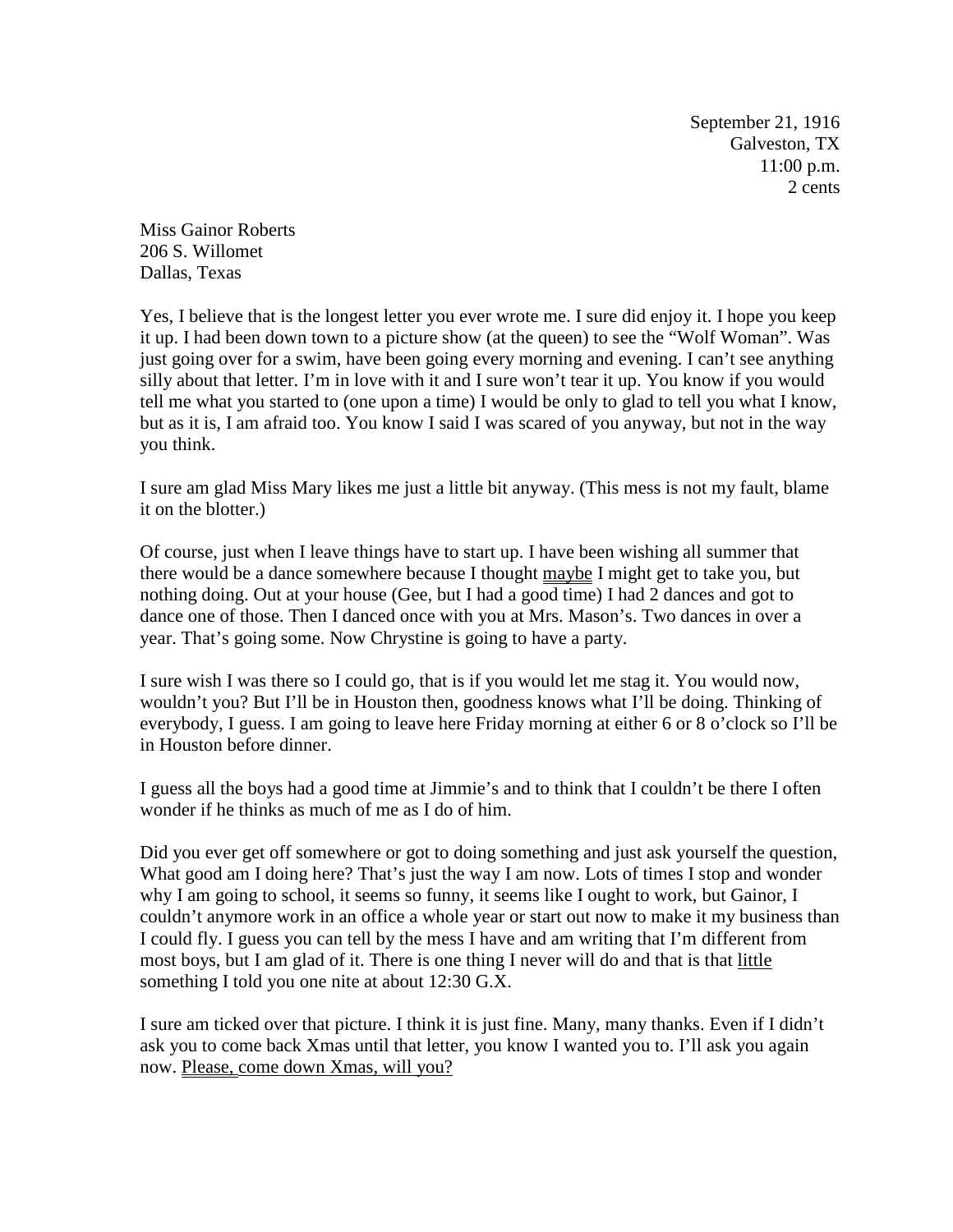Well, I am going to tell you now what I have been doing. It might not interest you, but I guess you can stand to read it once anyway.

I can't write good with that old pen, and I haven't got my fountain pen, so you'll have to excuse this pencil.

Last Sunday morning, we all went swimming, didn't get up till 9:30. Then, I don't remember whether I told you or not that a boy whose home is in Galveston, but he works at Dorsey's went with us. He is an awful nice boy. He's a Dutch man too. Well, we went over to his house for dinner and supper. He has four brothers and two sisters and they are all fine people. He reminds me of Gib because he is all brown and is daffy about canoeing. After dinner we took the longest walk. I believe I have ever had, went all along the beach and then headed for the wharves, passed by State Medical College, but of course couldn't get in. There were several large freighters in port, one English and two Italian. Of course the old English boat was loading up with cotton. I was wishing that I had a torpedo. The U.S. revenue cutter Comanche was in part. She carries 4 three inch guns and they look like they might do a little bit of damage with them. They sure do keep things clean on board U.S. boats on the way ack. We went to see what is called the "Skeeter Fleet". It's just a bunch of sale boats and launches and tugs. While there we planned for a fishing trip Tuesday with a man who was former keeper of the boathouse club they used to have here. He is a Swede, but some sport. Went back home? And ate supper and then went to church. (You see I always some way or another go to church.) After church walked way out to the hotel and slept like a log all night. Monday didn't do anything but go to picture shows and go swimming. Saw Mae Murray in "The Big Sister" it was at the Queen in Dallas a little while before I left. Tuesday morning seven of us left the wharves at 8 o'clock bound for a lace called Hanna's Reef and then to the Jetties. That is 16 miles out on Galveston Bay. We went in a nice boat called the Sherly, had an awful nice cabin and deck, etc. The water was pretty rough when we started and the old boat would pitch and roll like never (?). As we got farther out and land kept getting smaller and the boat rolled just a little more, I didn't exactly know what to think. We finally got out of sight of land except way off to our right and if they hadn't told me it was land, I never would have known it. That was my first experience on open water and I can sure say that it won't be my last.

## Well, I've been to breakfast and two picture shows since I wrote those last few lines.

We got out on the reef at 10 o'clock it wasn't anything but shells, a small island about 25 ft. wide and a hundred or 150 ft. long, all shells. Of course, we couldn't bring our boat right up to it so we anchored two or three hundred feet away and rowed over in a boat which we carried along. Law it was scary. Fishing was pretty good, but swimming was better. We caught 7 good sized red fish, 1 trout, and four cats (I mean fish). Water was cold as the mischief. First time I went in kinda slow and like to froze, came back out on the reef and had a shell fight, got the blooming things all in our hair an they stuck like cement. So when we went back in to wash them out. I decided to dive so I wouldn't feel the cold so much. Well of course I went to (sic) deep and scraped my right arm on an oyster shell and I've got a nice trade mark of the trip. We got some oysters right out of the bay opened them and ate raw